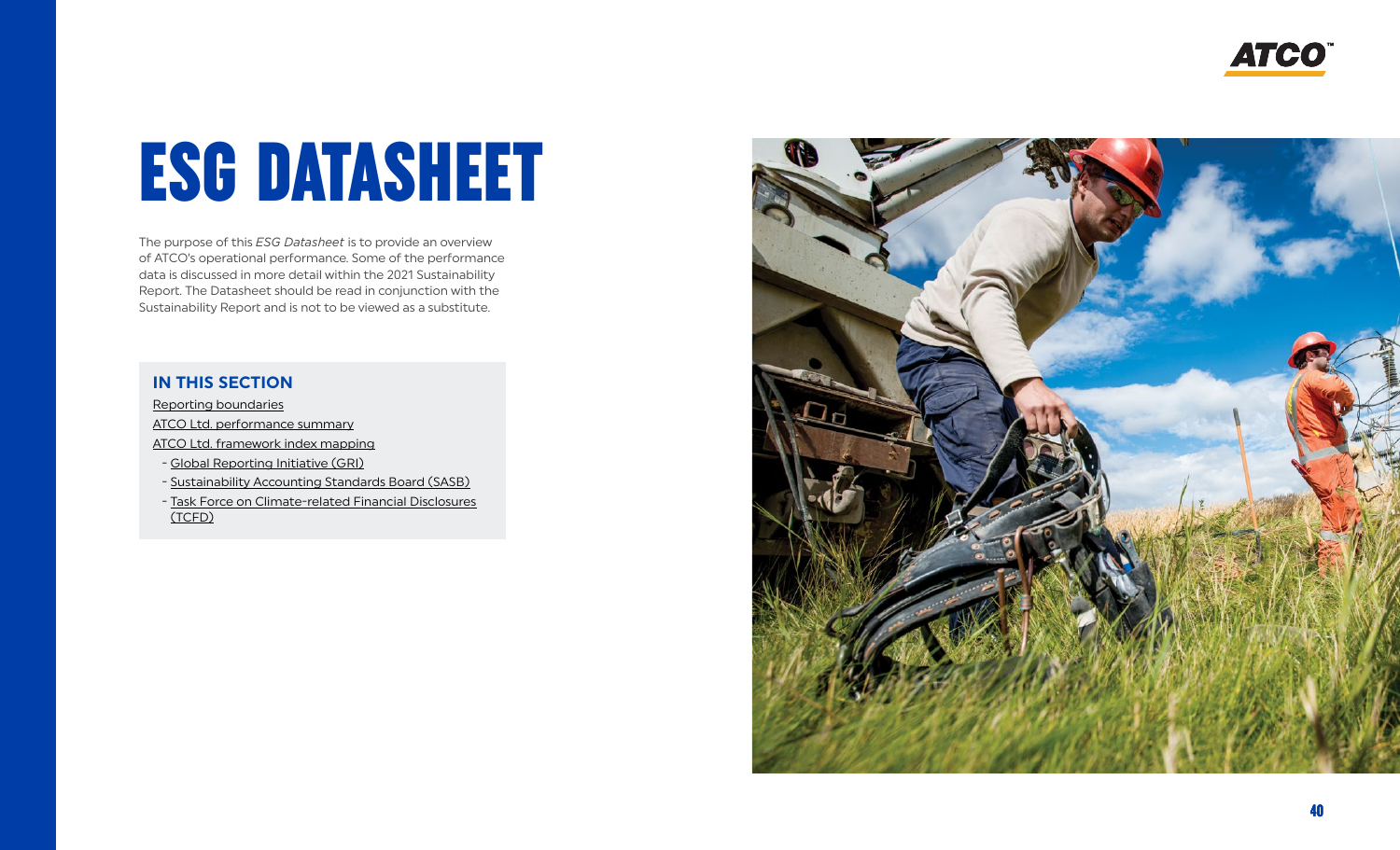## <span id="page-1-0"></span>Reporting boundaries

The terms ATCO, ATCO Group, the ATCO Group of Companies, our, we, the Company and the corporation, refer to ATCO Ltd. as a whole, including its subsidiary companies Canadian Utilities Limited and CU Inc. Our Sustainability Report is based on the internationally recognized Global Reporting Initiative (GRI) Standards and guided by the Sustainability Accounting Standards Board (SASB) and the Financial Stability Board's Task Force on Climate-related Financial Disclosures (TCFD) recommendations.

This report communicates our sustainability performance in 2021 and reflects operations as of December 31, 2021 unless otherwise noted, for ATCO, our subsidiaries and JVs. Financial data is in Canadian dollars and environmental data is in metric units. Environmental performance metrics reported include 100 per cent for facilities where ATCO, or one of its subsidiaries, has operational control, regardless of percentage of financial ownership. Operational control is defined in alignment with the GHG Protocol. Exceptions are explicitly noted in the data notes with the relevant information. We also have investments in Neltume Ports (40 per cent) and LUMA Energy (50 per cent), which are not included in our operational control boundary, as defined in alignment with the GHG Protocol. All available data for Canadian Utilities Limited and CU Inc. is included in their respective ESG Datasheets, available at [canadianutilities.com.](https://www.canadianutilities.com/en-ca.html)



(1) CU Inc. includes Electricity Distribution, Electricity Transmission, Natural Gas Distribution and Natural Gas Transmission.

(2) ATCOenergy includes Rümi, Blue Flame Kitchen, and Retail Energy and provides home products, home maintenance services, professional advice, and retail electricity and natural gas services in Alberta.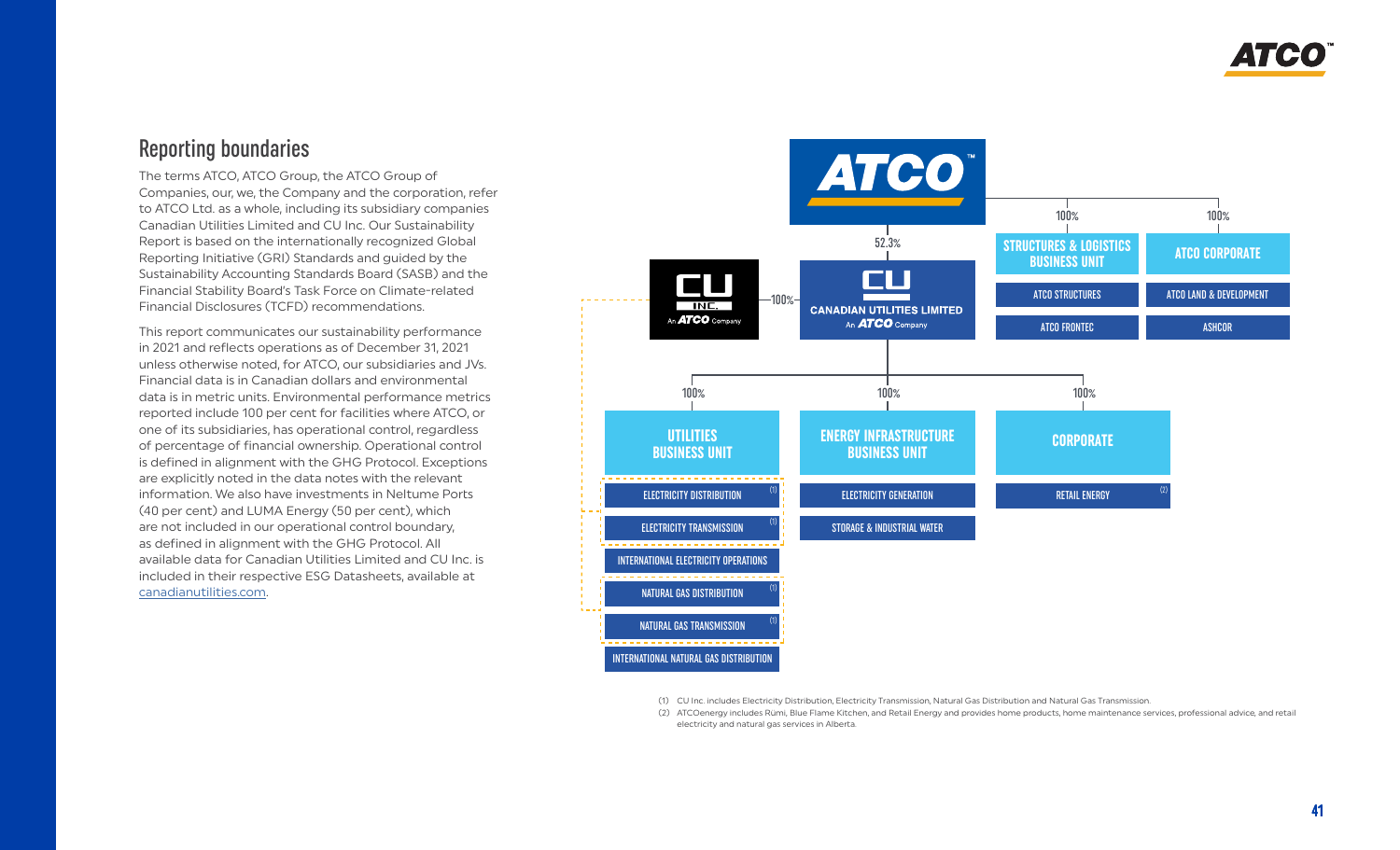## Sustainability at ATCO Ltd., Canadian Utilities Limited, CU Inc.

Sustainability performance is reported for ATCO Ltd., and its two largest subsidiaries, Canadian Utilities Limited and CU Inc.

Canadian Utilities Limited (Canadian Utilities) is the largest principally controlled company of the ATCO Group of Companies, with operations in electricity, natural gas, energy and water infrastructure, and retail energy. Canadian Utilities' Board of Directors is independent from ATCO's.

CU Inc. is a wholly owned subsidiary of Canadian Utilities, comprised of regulated utility operations in natural gas and electricity distribution and transmission. CU Inc.'s and Canadian Utilities' approach to sustainability is fully aligned with ATCO's.



| Key Documents (ATCO)                        | <b>Key Documents (Canadian Utilities)</b>   | <b>Key Documents (CU Inc.)</b>              |
|---------------------------------------------|---------------------------------------------|---------------------------------------------|
| <b>ESG Datasheet</b>                        | <b>ESG Datasheet</b>                        | <b>ESG Datasheet</b>                        |
| How We Do Business (Policies and Practices) | How We Do Business (Policies and Practices) | How We Do Business (Policies and Practices) |
| <b>Management Proxy Circular</b>            | <b>Management Proxy Circular</b>            | Management's Discussion & Analysis (MD&A)   |
| Management's Discussion & Analysis (MD&A)   | Management's Discussion & Analysis (MD&A)   | <b>Annual Information Form</b>              |
| <b>Annual Report</b>                        | <b>Annual Report</b>                        | <b>Stakeholder Engagement</b>               |
| <b>Annual Information Form</b>              | <b>Annual Information Form</b>              | UN SDG <sub>S</sub>                         |
| <b>Stakeholder Engagement</b>               | <b>Stakeholder Engagement</b>               | <b>Materiality Assessment</b>               |
| UN SDGS                                     | <b>UN SDGS</b>                              | <b>ESG Targets News Release</b>             |
| <b>Materiality Assessment</b>               | <b>Materiality Assessment</b>               | <b>Archived Sustainability Reports</b>      |
| <b>ESG Targets News Release</b>             | <b>ESG Targets News Release</b>             |                                             |
| <b>Archived Sustainability Reports</b>      | <b>Archived Sustainability Reports</b>      |                                             |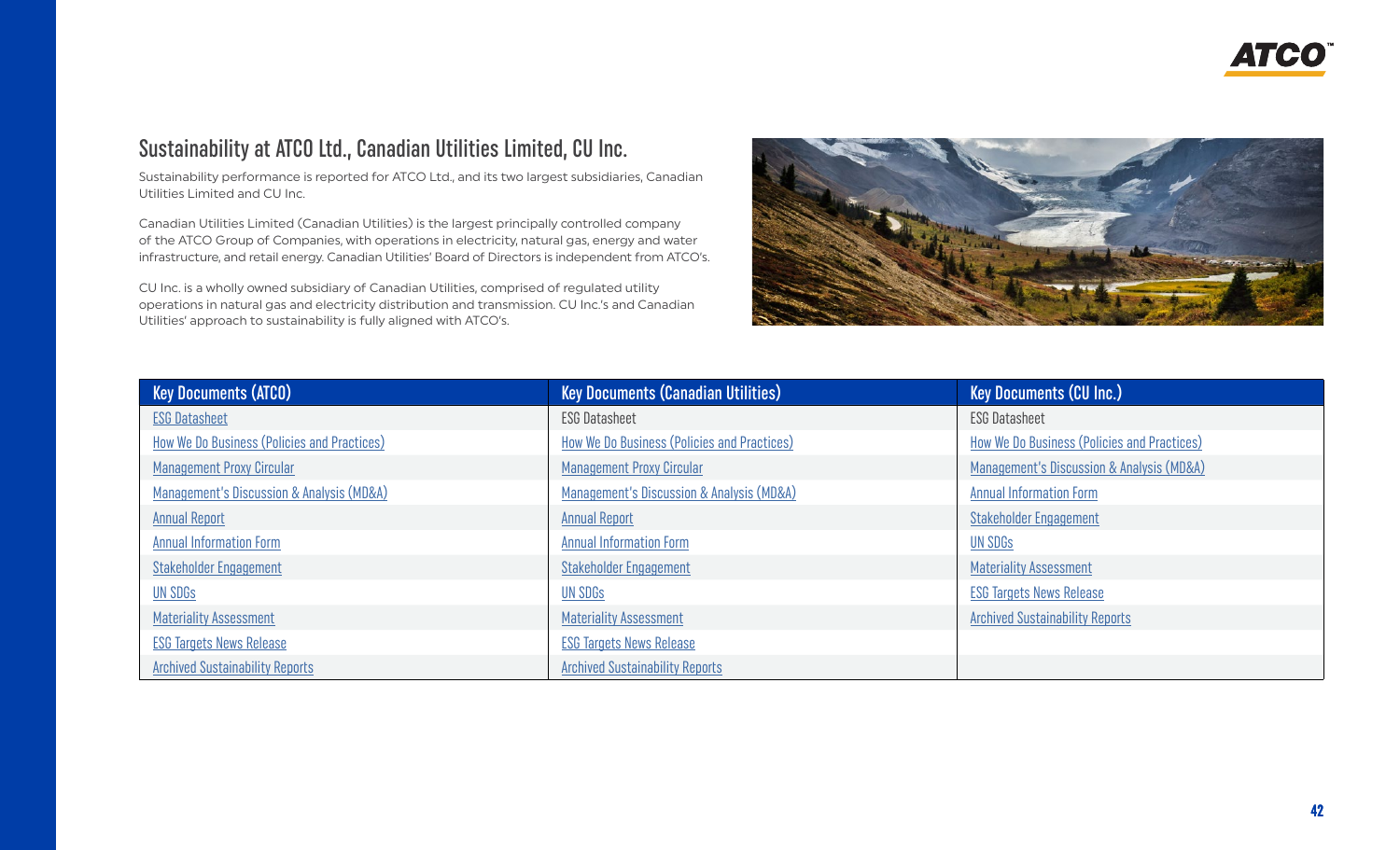

## <span id="page-3-0"></span>ATCO Ltd. Performance Summary

| Indicator <sup>1,2</sup>                                                 | <b>Units</b>                                              | 2021         | 2020    | 2019        |
|--------------------------------------------------------------------------|-----------------------------------------------------------|--------------|---------|-------------|
| <b>Environment</b>                                                       |                                                           |              |         |             |
| <b>Greenhouse Gas Emissions</b> <sup>3,4,7</sup>                         |                                                           |              |         |             |
| Operational direct (Scope 1) greenhouse gases                            | kilotonnes CO <sub>2</sub> e                              | 741          | 873     | 8,319       |
| Operational indirect (Scope 2) greenhouse gases <sup>5</sup>             | kilotonnes CO <sub>2</sub> e                              | 251          | 248     | 108         |
| Operational (Scope 3) greenhouse gases <sup>6</sup>                      | kilotonnes CO <sub>2</sub> e                              | 24,677       | 24,241  |             |
| Financial reporting basis (Scope 1) greenhouse gases <sup>8</sup>        | kilotonnes CO <sub>2</sub> e                              | 647          | 749     | 6,686       |
| Financial reporting basis (Scope 2) greenhouse gases                     | kilotonnes CO <sub>2</sub> e                              | 250          | 232     | 134         |
| Financial Reporting Basis Greenhouse Gas Emission Intensity <sup>9</sup> | kilotonnes CO <sub>2</sub> e /<br>millions \$CAD earnings | 2.42         | 2.79    |             |
| Air Emissions <sup>3,4</sup>                                             |                                                           |              |         |             |
| Sulphur dioxide                                                          | tonnes                                                    | 30           | 36      | 14,564      |
| Nitrogen oxides                                                          | tonnes                                                    | 1,542        | 1,796   | 8,909       |
| Particulate matter (PM2.5)                                               | tonnes                                                    | 21           | 22      | 332         |
| Carbon monoxide                                                          | tonnes                                                    | 570          | 608     | 1,460       |
| Volatile organic compounds                                               | tonnes                                                    | 171          | 188     | 143         |
| Mercury                                                                  | kg                                                        | $\mathbf{1}$ | 1       | 24          |
| Ozone depleting substances                                               | kg                                                        | 0            | 0       | $\mathbb 0$ |
| <b>Energy Consumption</b>                                                | (GJ) gigajoules                                           | 8.9          | 10.4    | 72.7        |
| Operational Water Use <sup>10</sup>                                      | million $m3$                                              | 2.0          | 1.5     | 16.0        |
| <b>Financial Reporting Basis Water Use</b>                               | million $m3$                                              | 1.5          | $0.9\,$ | 14.1        |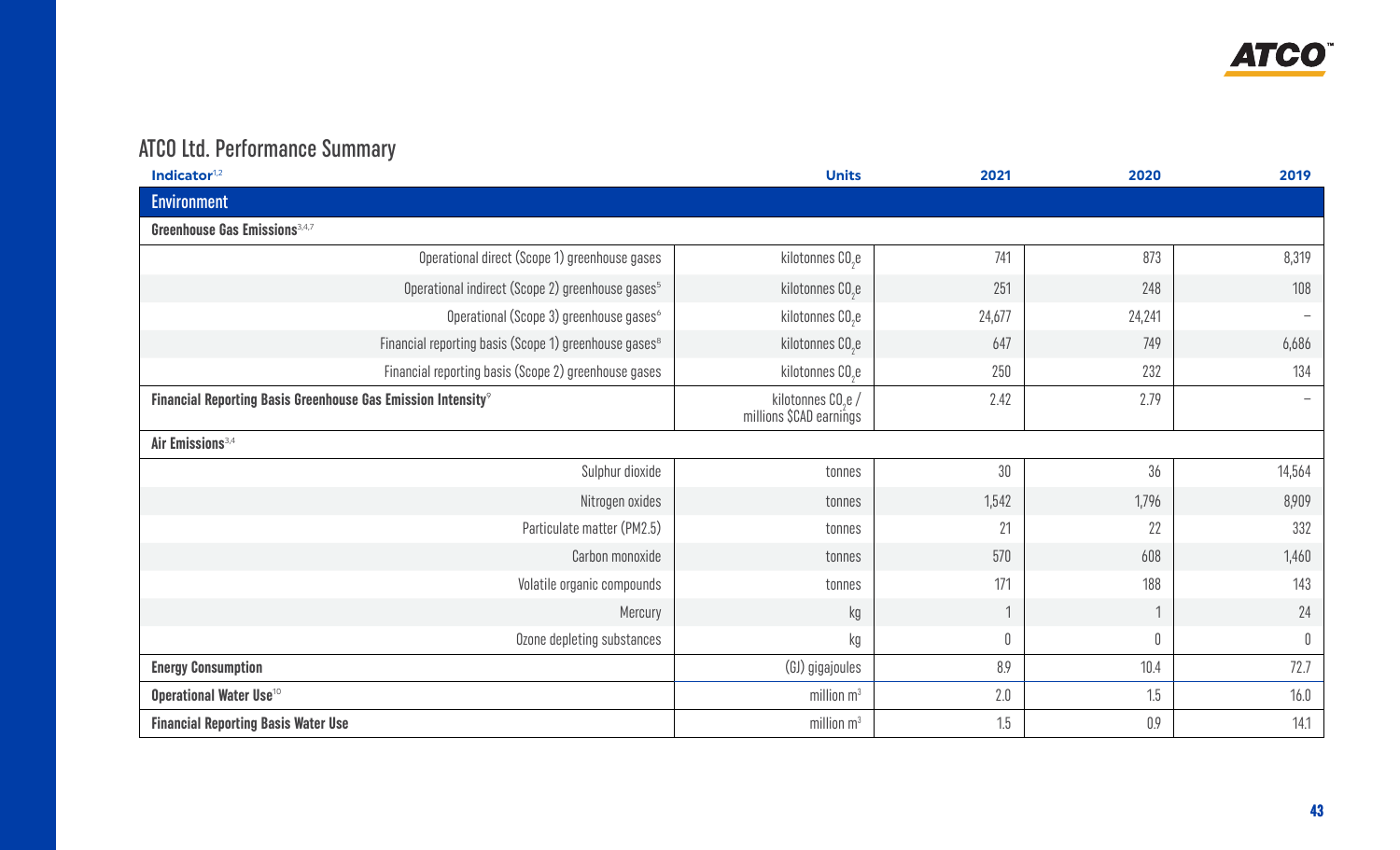

<span id="page-4-0"></span>

| Indicator <sup>1,2</sup>                                                                               | <b>Units</b>               | 2021        | 2020                     | 2019        |
|--------------------------------------------------------------------------------------------------------|----------------------------|-------------|--------------------------|-------------|
| <b>Environment</b>                                                                                     |                            |             |                          |             |
| Spills <sup>11</sup>                                                                                   |                            |             |                          |             |
| Hydrocarbon - number <sup>12</sup>                                                                     | number                     | 39          | 18                       | 19          |
| Hydrocarbon - volume                                                                                   | thousand litres            | 25.6        | $10.0$                   | 12.1        |
| Non-hydrocarbon - number                                                                               | number                     | $\mathbb 0$ | $\overline{2}$           |             |
| Non-hydrocarbon - volume                                                                               | thousand litres            | $\mathbf 0$ | $\mathbb 0$              | 25          |
| Hazardous Waste <sup>13</sup>                                                                          | tonnes                     | 1,166       | 2,210                    | 3,749       |
| <b>Environmental Fines and Penalties</b>                                                               | \$thousand                 | $\mathbb 0$ | $\mathbf 0$              | 0           |
| Owned, Developed or Managed Renewable Energy <sup>14</sup>                                             | (MW) megawatts             | 76          | $\overline{\phantom{m}}$ |             |
| Revenues from Transitional Product Categories <sup>15</sup> (e.g., renewable natural gas and hydrogen) | per cent                   | 1.12        | $\overline{\phantom{m}}$ |             |
| Social <sup>16</sup>                                                                                   |                            |             |                          |             |
| Health & Safety <sup>17,18,19</sup>                                                                    |                            |             |                          |             |
| Lost-time injury rate (employees)                                                                      | cases/200,000 hours worked | 0.14        | 0.26                     | 0.12        |
| Lost-time injury rate (contractors)                                                                    | cases/200,000 hours worked | 0.30        | 0.13                     | 0.17        |
| Recordable injury rate (employees)                                                                     | cases/200,000 hours worked | 1.44        | 1.58                     | 2.20        |
| Recordable injury rate (contractors)                                                                   | cases/200,000 hours worked | 1.12        | 1.58                     | 1.65        |
| Fatalities (employees)                                                                                 | number                     | $\mathbb 0$ | $\mathbb 0$              | 0           |
| Fatalities (contractors)                                                                               | number                     | $\mathbf 0$ | $\mathbb 0$              | $\mathbb 0$ |
| <b>Employees</b>                                                                                       | number                     | 6,358       | 6,183                    | 6,556       |
| <b>Workforce by Employment Type</b>                                                                    |                            |             |                          |             |
| Male - full-time                                                                                       | number                     | 4,245       | 4,200                    | 4,538       |
| Female - full-time                                                                                     | number                     | 1,993       | 1,873                    | 1,894       |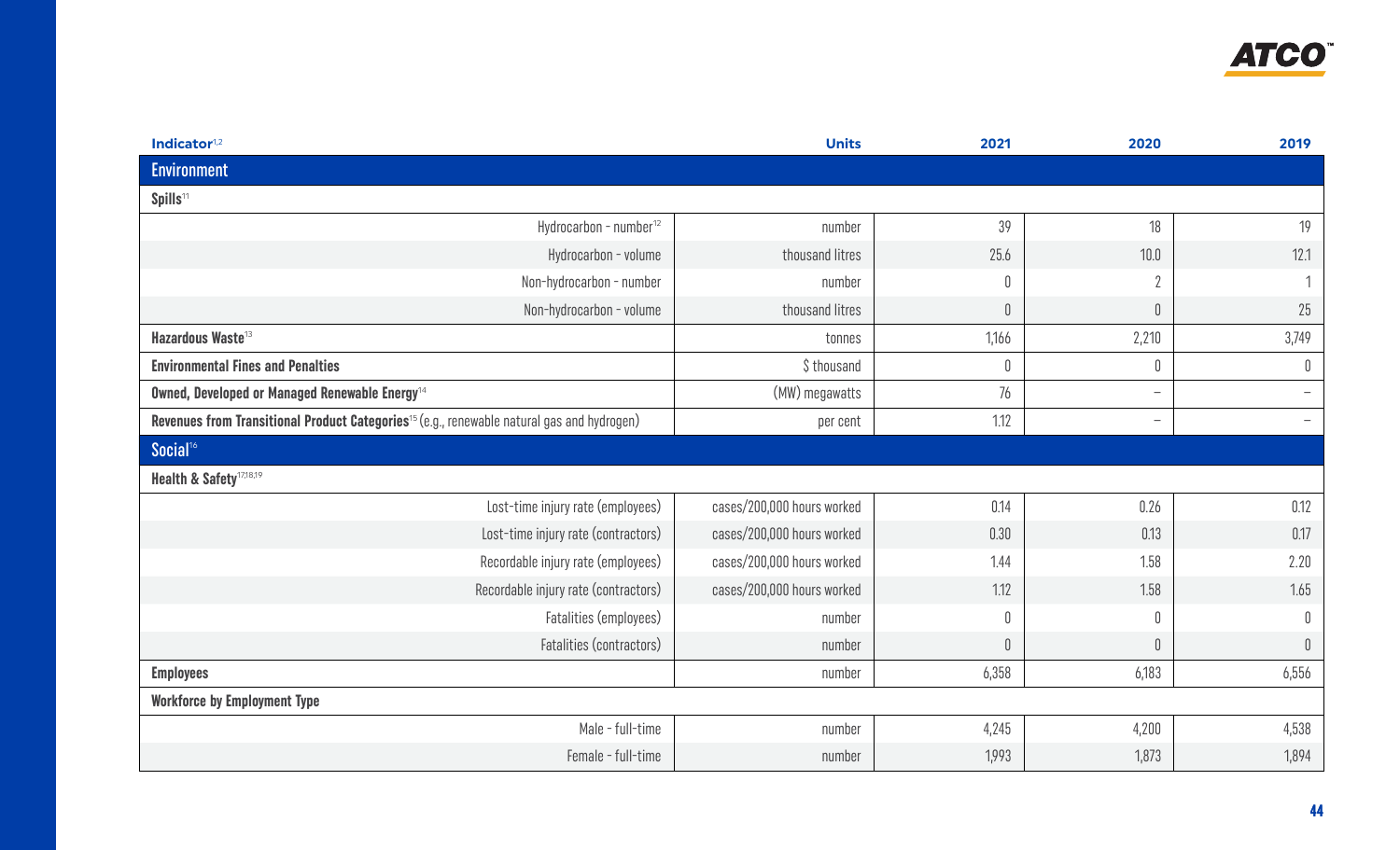

| Indicator <sup>1,2</sup>                            | <b>Units</b> | 2021           | 2020        | 2019         |
|-----------------------------------------------------|--------------|----------------|-------------|--------------|
| Social <sup>16</sup>                                |              |                |             |              |
| Male - part-time                                    | number       | 29             | 23          | 23           |
| Female - part-time                                  | number       | 91             | 87          | 101          |
| <b>Workforce by Employment Contract</b>             |              |                |             |              |
| Male - permanent                                    | number       | 3,906          | 3,937       | 4,164        |
| Female - permanent                                  | number       | 1,800          | 1,738       | 1,782        |
| Male - temporary                                    | number       | 368            | 286         | 397          |
| Female - temporary                                  | number       | 284            | 222         | 213          |
| <b>Workforce by Region</b>                          |              |                |             |              |
| Canada - permanent                                  | number       | 4,840          | 4,877       | 5,043        |
| Canada - temporary                                  | number       | 539            | 419         | 485          |
| Mexico - permanent                                  | number       | 32             | 33          | 39           |
| Mexico - temporary                                  | number       | $\theta$       | $\mathbb 0$ | $\mathbb 0$  |
| Australia - permanent                               | number       | 579            | 567         | 563          |
| Australia - temporary                               | number       | 85             | 59          | 53           |
| South America - permanent                           | number       | 61             | 9           |              |
| South America - temporary                           | number       | $\overline{2}$ | $\mathbb 0$ | $\mathbb{0}$ |
| Other - permanent                                   | number       | 194            | 189         | 294          |
| Other - temporary                                   | number       | 26             | $30\,$      | 72           |
| <b>Voluntary Turnover Rate</b>                      | per cent     | 6.4            | 6.3         | 8.7          |
| <b>Employees in Employee Unions or Associations</b> | per cent     | 46             | 49          | $48\,$       |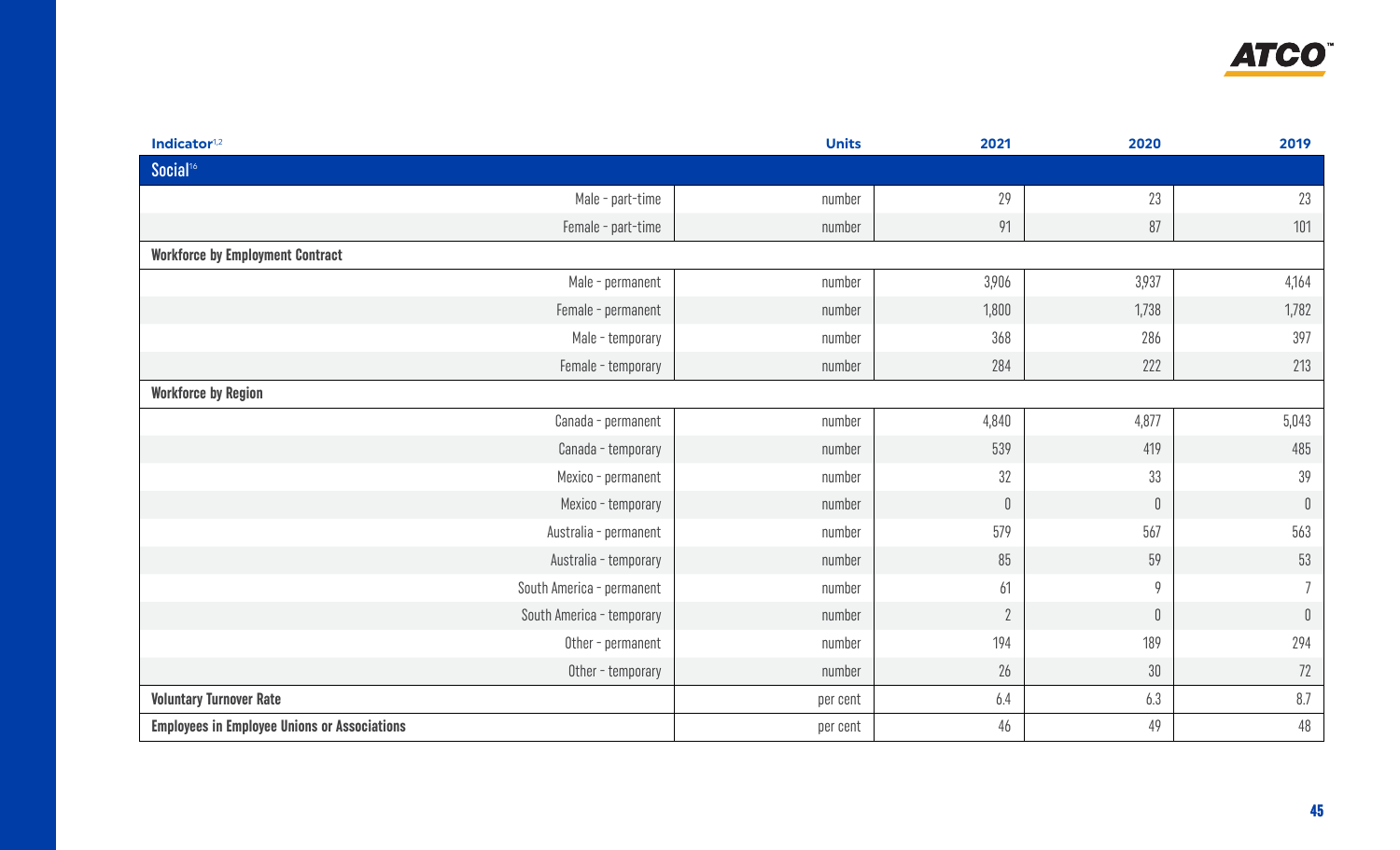

| Indicator <sup>1,2</sup>                                                 | <b>Units</b> | 2021                     | 2020                     | 2019                     |
|--------------------------------------------------------------------------|--------------|--------------------------|--------------------------|--------------------------|
| Social <sup>16</sup>                                                     |              |                          |                          |                          |
| <b>Diversity</b>                                                         |              |                          |                          |                          |
| Women in workforce                                                       | per cent     | 33                       | 30                       | $30\,$                   |
| Women in senior management <sup>20</sup>                                 | per cent     | 33                       | 26                       | 21                       |
| Minorities in workforce <sup>21</sup>                                    | per cent     | 30                       | $\overline{\phantom{m}}$ |                          |
| Minorities in senior management                                          | per cent     | 17                       | $\overline{\phantom{m}}$ |                          |
| Revenue Generated from Indigenous Joint Ventures (Indigenous share only) | $$$ million  | 120.1                    | 113.6                    | 147.6                    |
| Net Economic Benefit to Indigenous Groups <sup>22</sup>                  | \$ million   | 123.7                    | 71.4                     | $\overline{\phantom{0}}$ |
| Governance <sup>23</sup>                                                 |              |                          |                          |                          |
| <b>Human Rights and Ethics Incidents</b>                                 |              |                          |                          |                          |
| Discrimination incidents                                                 | number       |                          | 0                        | 0                        |
| Indigenous rights incidents                                              | number       | 0                        | $\mathbb 0$              | $\mathbb 0$              |
| <b>Corruption Incidents</b>                                              | number       |                          | $\mathbb 0$              | $\mathbb 0$              |
| <b>Customer Privacy Breaches</b>                                         | number       | 0                        | $\mathbb 0$              | $\mathbb 0$              |
| Number of Regulatory Non-compliance Incidents <sup>24</sup>              | number       |                          |                          |                          |
| Fines and Penalties for Regulatory Non-compliance <sup>24</sup>          | \$ thousand  | $0.0\,$                  | 0.8                      | $0.8\,$                  |
| <b>Board Diversity</b>                                                   |              |                          |                          |                          |
| Women on Board of Directors                                              | per cent     | 30                       | 33                       | 33                       |
| Minorities on Board of Directors                                         | per cent     | $\overline{\phantom{m}}$ | $\overline{\phantom{m}}$ |                          |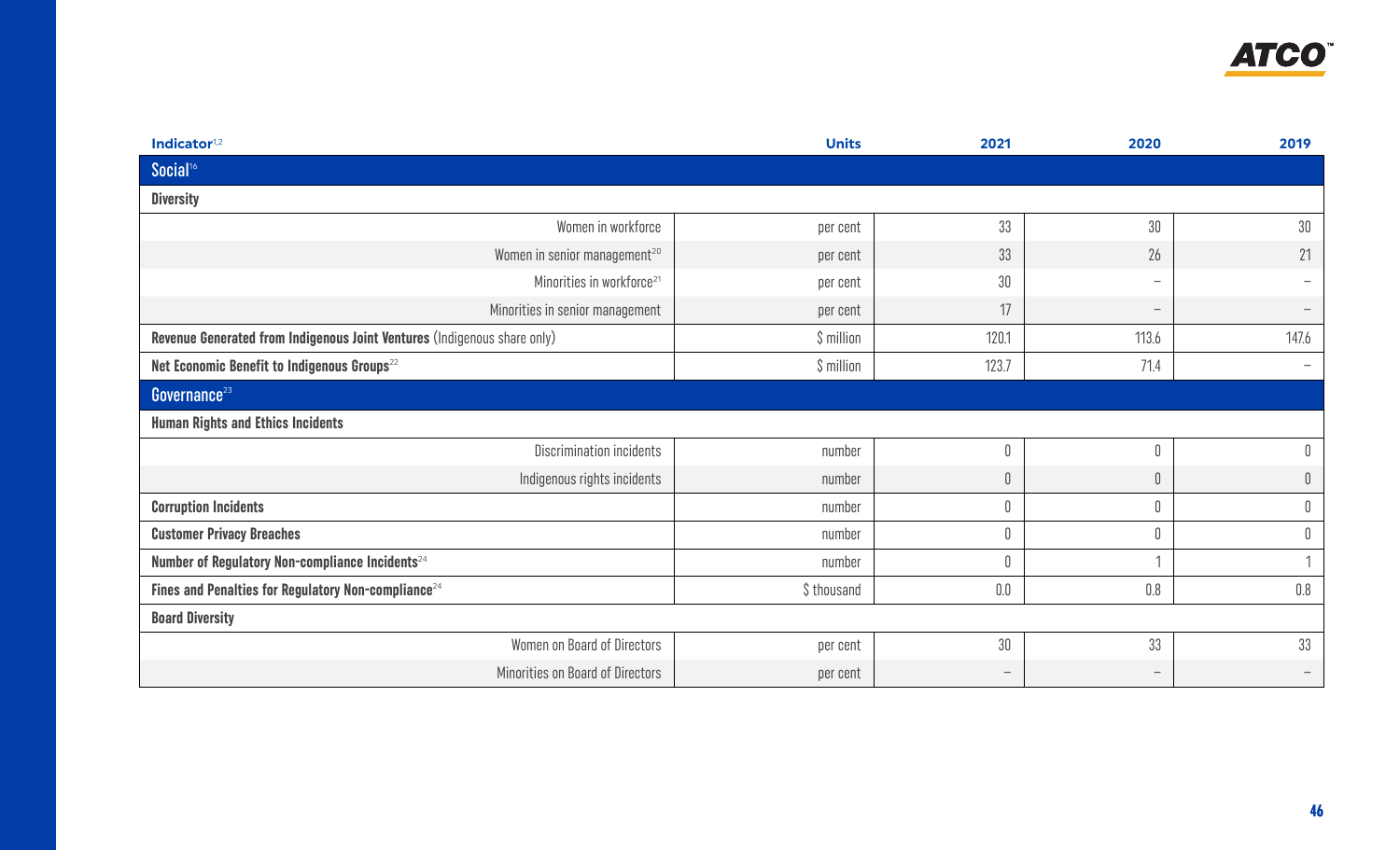

<span id="page-7-0"></span>

| Indicator <sup>1,2</sup>                                          | <b>Units</b> | 2021  | 2020  | 2019                     |
|-------------------------------------------------------------------|--------------|-------|-------|--------------------------|
| Economic                                                          |              |       |       |                          |
| <b>Economic Value Generated</b> <sup>25</sup>                     | $$$ million  | 4,289 | 3,944 | 4,706                    |
| <b>Economic Value Distributed</b>                                 |              |       |       |                          |
| Suppliers                                                         | $$$ million  | 1,691 | 1,402 | 1,785                    |
| Employee wages and benefits <sup>26</sup>                         | $$$ million  | 573   | 531   | 538                      |
| Lenders                                                           | \$ million   | 401   | 413   | 498                      |
| Shareholders                                                      | $$$ million  | 502   | 501   | 480                      |
| Governments <sup>27</sup>                                         | \$ million   | 388   | 346   | 487                      |
| $Communities^{28}$                                                | \$ million   | 6     | 6     | 9                        |
| Economic Value Retained <sup>29</sup>                             | \$ million   | 728   | 745   | 909                      |
| <b>Coverage of Defined Benefit Pension Plan Obligations</b>       | per cent     | 98    | 91    | 91                       |
| <b>Operational</b>                                                |              |       |       |                          |
| System Average Interruption Duration Index (SAIDI) <sup>30</sup>  |              |       |       |                          |
| Alberta electricity distribution                                  | minutes      | 4.41  | 4.09  |                          |
| Yellowknife                                                       | minutes      | 0.27  | 0.19  |                          |
| Northwest Territories                                             | minutes      | 4.72  | 1.96  |                          |
| Yukon                                                             | minutes      | 2.81  | 4.91  |                          |
| System Average Interruption Frequency Index (SAIFI) <sup>31</sup> |              |       |       |                          |
| Alberta electricity distribution                                  | per cent     | 1.58  | 1.58  | $\overline{\phantom{0}}$ |
| Yellowknife                                                       | per cent     | 0.77  | 0.64  |                          |
| Northwest Territories                                             | per cent     | 2.16  | 4.01  |                          |
| Yukon                                                             | per cent     | 1.97  | 2.71  |                          |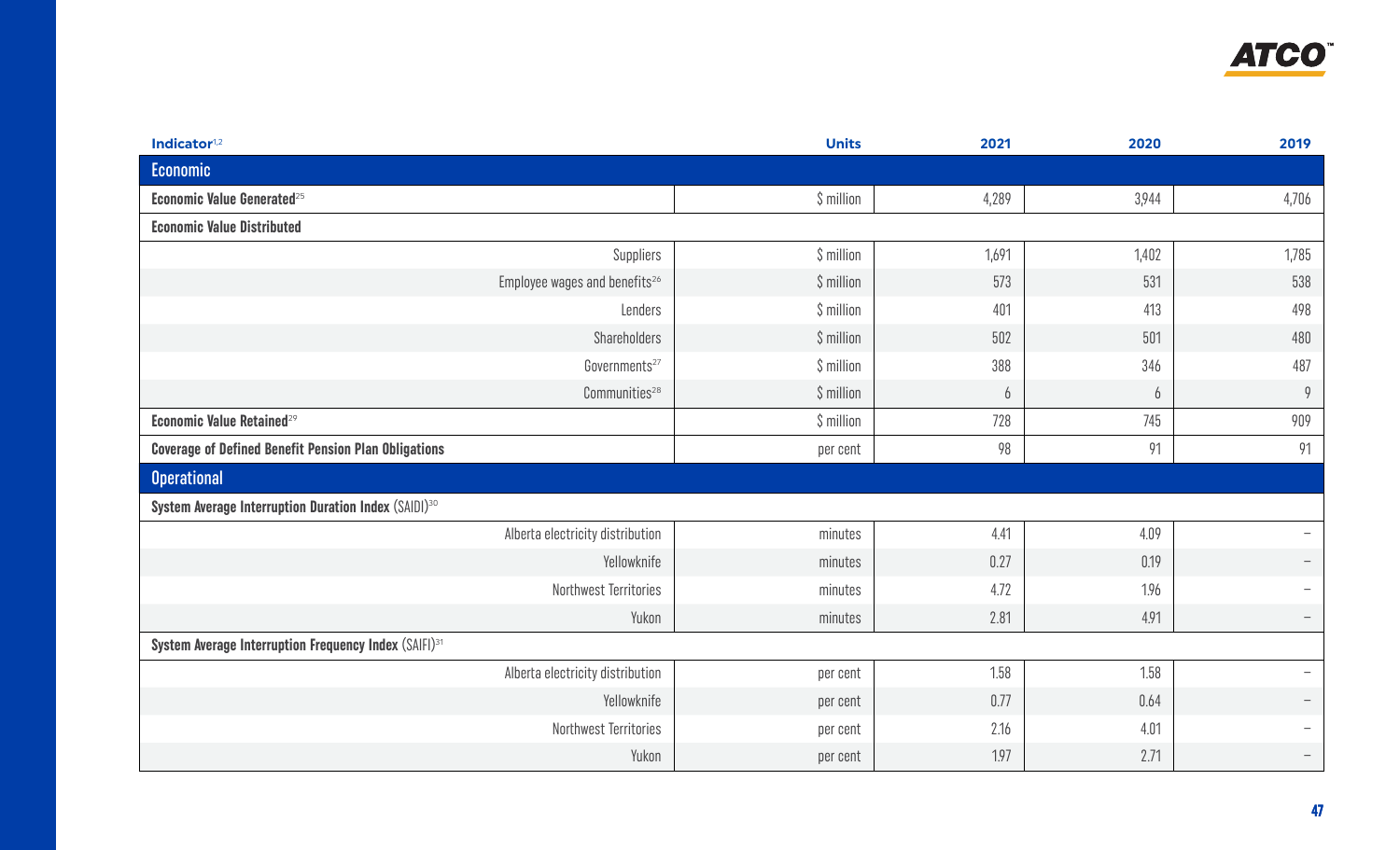

We strive to continually improve our tracking and measurement systems and may adjust indicator definitions and performance data to reflect current best practice. We use standard industry and regulatory calculation methodologies and definitions that may be updated periodically to improve accuracy.

#### **Indicator**

- 1. This summary table consolidates data for ATCO Ltd. (ACO.X, ACO.Y). Performance summaries for ATCO's subsidiaries Canadian Utilities Limited (CU, C.X) and CU Inc. can be found online.
- 2. This report includes performance data on indicators that were not included in all previous reports. Data for the new indicators is not provided for previous years and is denoted with a "-" symbol.

#### **Environment**

- 3. Data is reported on an operatorship basis, which does not align with financial reporting. Operatorship basis means that environmental performance metrics reported include 100 per cent from operations over which ATCO, or one of its subsidiaries, has operational control, regardless of percentage of financial ownership. ATCO Espaciomovil and ATCO Sabinco are not currently included in the operational control boundary; we expect to include these operations in 2022.
- 4. GHG emissions are calculated and reported in line with carbon regulations where the facility is located and the Greenhouse Gas Protocol: A Corporate Accounting and Reporting Standard (GHG Protocol).
- 5. Indirect (Scope 2) GHG emissions for 2020 have been restated as a result of an update to the grid emission factor used for Alberta.
- 6. Scope 3 GHG emissions are calculated and reported in line with the GHG Protocol: Corporate Value Chain (Scope 3) Accounting and Reporting Standard. We currently only report Scope 3 GHG emissions from our Upstream Production and Generation (category 3) and Downstream End-use (category 11), focusing on the categories most material to our business. Storage, handling and transmission of natural gas is not included in our Scope 3 calculations; however, any associated emissions from facilities to handle and move these products are captured in direct (Scope 1) GHG emissions. As the guidance on the reporting of Scope 3 GHG emissions continues to evolve, we will annually review this approach to ensure we are in line with best practice.
- 7. Financial reporting basis aligns with financial reporting in relation to treatment in external financial filings and is also guided by the GHG Protocol. However, our equity share of LUMA and Neltume Ports have not yet been included in reported 2021 financial reporting basis. We expect to include these operations in 2022.
- 8. The financial reporting basis direct (Scope 1) GHG emissions for 2020 has been restated as a result of revised data from our Australian division.
- 9. GHG emissions intensity is calculated by dividing financial reporting basis direct (Scope 1) and indirect (Scope 2) GHG emissions over earnings. Earnings are adjusted earnings as defined in the MD&A.
- 10. Water use is calculated by deducting water discharged from water withdrawn. The increase in water consumption for 2021 is mainly attributable to increase in activity in our Energy Infrastructure and Storage business.
- 11. Includes spills that meet thresholds for regulatory reporting in the jurisdiction in which they occurred. Volume spilled is often estimated due to variables such as duration, location and when the spill was identified.
- 12. In 2021, 38 per cent of hydrocarbon spills were related to vandalism incidents to electrical transformers.
- 13. The decrease in hazardous waste volume is mainly attributable to a fluctuation in capital projects within the business units.
- 14. This metric has been established to be intentionally broad to demonstrate various ways we are contributing to the energy transition, and does not align with typical operational control or financial basis concepts. Renewable energy is included in three circumstances: 1) Ownership of a renewable project when ATCO has financial control; 2) Development of a renewable project where ATCO has an engineering, procurement and construction contract, but ultimately no financial or operational control once in operation; and 3) Management or operation of a renewable energy asset for a customer; however, ATCO doesn't have ownership.
- 15. Transitional products and services are defined as products or services that reduce Scope 1, 2 or 3 GHG emissions. They can include products or services that are lower carbon or to upgrade existing activities and systems.

#### **Social**

- 16. Includes our temporary workforce but does not include jointventure employees, unless otherwise noted.
- 17. The increase in contractor lost-time incident rate is mainly attributable to a slight increase in incident occurrences as well as continuous improvement in our contractor reporting processes.
- 18. Our contractor safety rates do not cover all contractors since some of our business units only track safety statistics for certain work mode classification (focus on where we have a supervisory, inspection or monitoring role), or contractors with greater than a threshold contract size. Changes to contractor incident rates vary year-over-year depending on significant capital projects which occur during that year. Work is ongoing to align and improve contractor reporting across the organization.
- 19. Data is not included for all employees of ATCO joint-ventures; however is included where available and when ATCO has the governing authority and responsibility for the health and safety of the people, processes and facility.
- 20. Senior Management includes senior executive officers (which aligns with disclosures in the Management Proxy Circular).
- 21. Minorities include people of different race and ethnic backgrounds. Note that this metric only includes those who choose to self-identify, and does not include persons with disabilities or LGBTQ2S+.
- 22. Net Economic Benefit to Indigenous groups equals net earnings from Indigenous joint-ventures, partnership payments, Indigenous procurement and additional economic benefits.

#### **Governance**

- 23. We track and address concerns through several channels, including our internationally accessible ATCO Integrity Line. Only incidents that have been substantiated by an external authority have been included.
- 24. Process failings were identified in 2021 that resulted in enforcement proceedings being initiated with the Alberta Utilities Commission. ATCO issued a news release on November 30, 2021 to describe the situation and the corrective actions being taken. Any fines or penalties that may be issued for regulatory noncompliance have yet to be determined at the time of publication in connection with the ongoing regulatory proceedings. Our policy is to report both the incident and any related fines or penalties in the year they are finalized, and therefore anticipate this will be included in 2022 reporting.

#### **Economic**

- 25. Economic value generated is equal to revenue as defined in the MD&A.
- 26. Employee wages and benefits include employee salaries and amounts paid to government institutions on behalf of employees plus total benefits.
- 27. Payments to governments include income, property and franchise taxes.
- 28. Distributions to communities include donations, in-kind contributions, and sponsorships.
- 29. Economic value retained is economic value generated minus economic value distributed. This is not a financial reporting indicator and should not be confused with retained earnings.

#### **Operational**

- 30. SAIDI, or System Average Interruption Duration Index, disclosed in minutes, is defined as the total duration of an interruption for the average customer during the period under reporting.
- 31. SAIFI, or System Average Interruption Frequency Index, is defined as the average number of times that a system customer experiences an outage during the period under reporting (per year).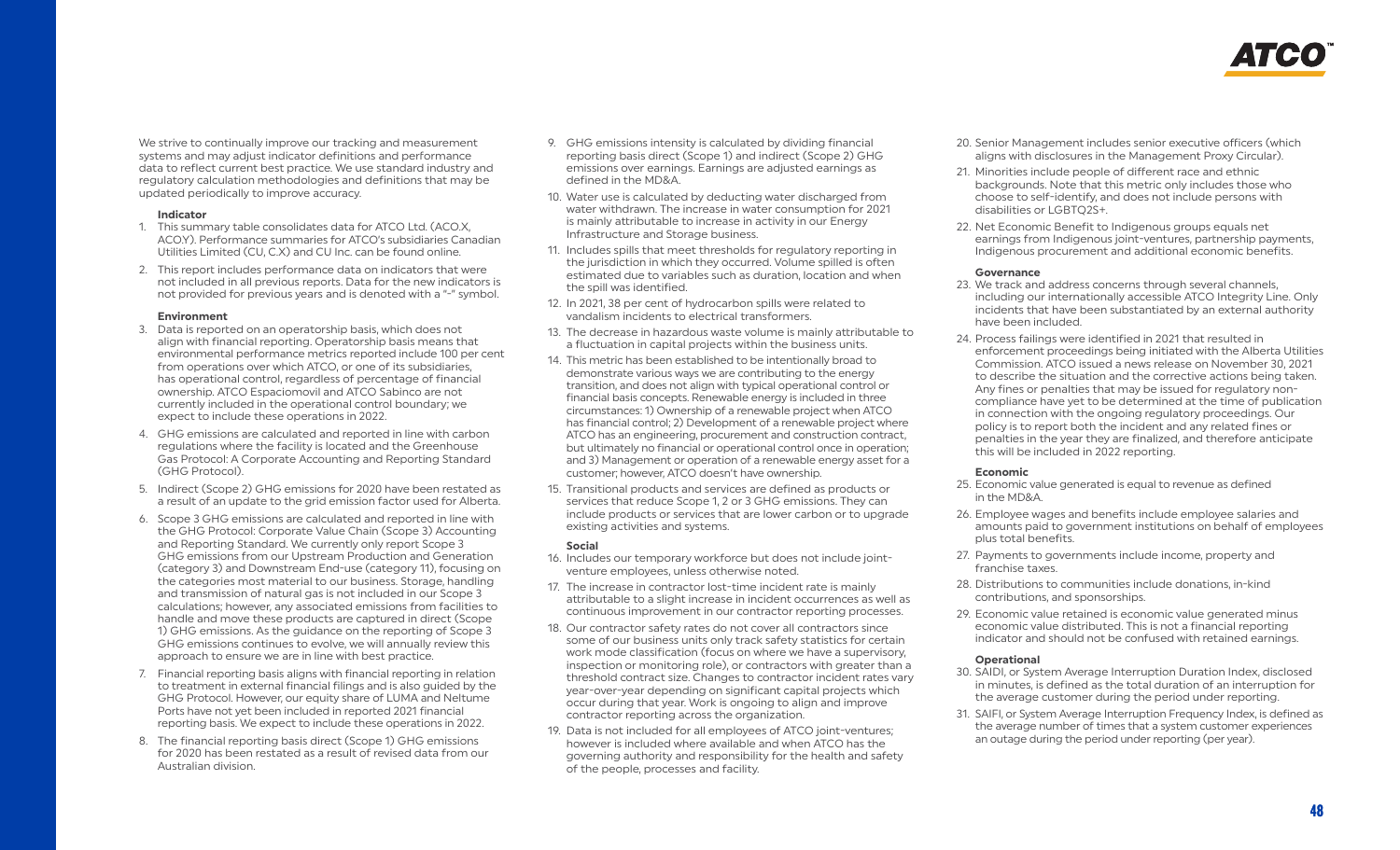

## <span id="page-9-0"></span>ATCO Ltd. Sustainability Framework References

This section includes references to a variety of publicly available documents that contain governance, economic, environmental, and social information for 2021, including the Annual Report, Sustainability Report, financial filings, and website.

## GRI Aligned Disclosures

The Sustainability Report includes data for ATCO Ltd. (ACO.X, ACO.Y). ATCO's sustainability reporting references GRI Standards.

| <b>Standard Reference</b>  | <b>Disclosure</b>                                            | Page Number and/or URL(s)                                                                                                                                                                                                                                                |
|----------------------------|--------------------------------------------------------------|--------------------------------------------------------------------------------------------------------------------------------------------------------------------------------------------------------------------------------------------------------------------------|
| <b>General Disclosures</b> |                                                              |                                                                                                                                                                                                                                                                          |
| GRI 102-1                  | Name of the organization                                     | ATCO Ltd.                                                                                                                                                                                                                                                                |
| GRI 102-2                  | Activities, brands, products, and services                   | Sustainability Report (p. 4)<br>ATCO Ltd. Annual Information Form (pp. 7-41)                                                                                                                                                                                             |
| GRI 102-3                  | Location of headquarters                                     | Calgary, Alberta, Canada                                                                                                                                                                                                                                                 |
| GRI 102-4                  | Location of operations                                       | Sustainability Report (p. 5)<br>ATCO Ltd. Annual Information Form (pp. 7-41)                                                                                                                                                                                             |
| GRI 102-5                  | Ownership and legal form                                     | Company shares are traded on the Toronto Stock Exchange (TSX) as ACO.Y (non-voting shares) and ACO.X (voting shares).<br>ATCO Ltd. Annual Information Form (pp. 2-3)                                                                                                     |
| GRI 102-6                  | Markets served                                               | Sustainability Report (p. 5)<br>ATCO Ltd. Annual Information Form (p. 7)                                                                                                                                                                                                 |
| GRI 102-7                  | Scale of the organization                                    | Sustainability Report (p. 5)<br>ATCO Ltd. Business Profile (pp. 36-37)                                                                                                                                                                                                   |
| GRI 102-8                  | Information on employees and other workers                   | ATCO Performance Summary (pp. 43-48)                                                                                                                                                                                                                                     |
| GRI 102-10                 | Significant changes to the organization and its supply chain | ATCO Ltd. Management's Discussion & Analysis (pp. 26-43)                                                                                                                                                                                                                 |
| GRI 102-11                 | Precautionary principle or approach                          | Although ATCO has not formally adopted the precautionary principle (as described in the U.N. Rio Declaration of 1992), our<br>implementation of sustainability practices demonstrates a commitment to proactively identify, and prevent or mitigate<br>negative impacts. |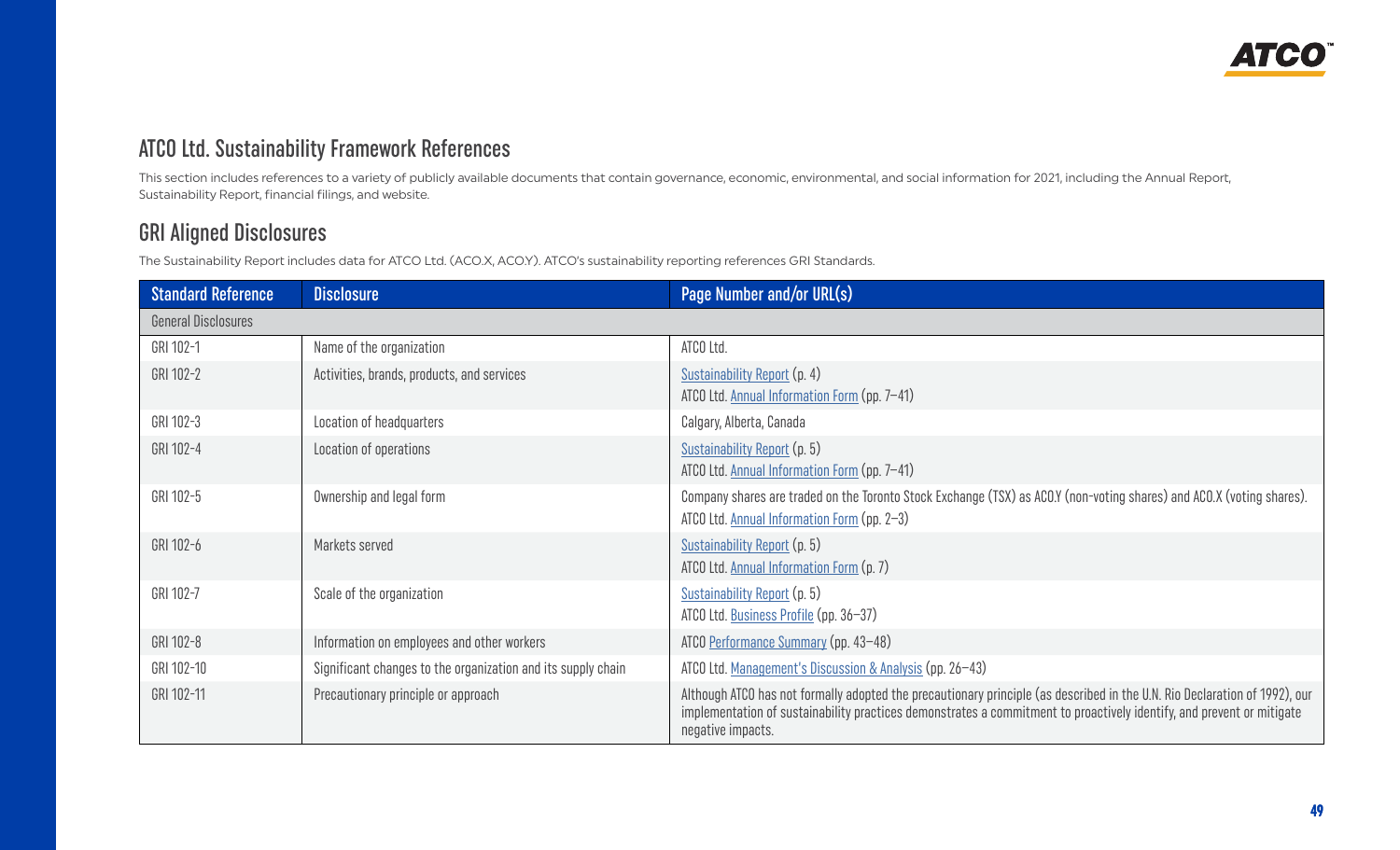| <b>Standard Reference</b>  | <b>Disclosure</b>                                          | Page Number and/or URL(s)                                                                                                                                                                                                                                                                                                                                                                                  |
|----------------------------|------------------------------------------------------------|------------------------------------------------------------------------------------------------------------------------------------------------------------------------------------------------------------------------------------------------------------------------------------------------------------------------------------------------------------------------------------------------------------|
| <b>General Disclosures</b> |                                                            |                                                                                                                                                                                                                                                                                                                                                                                                            |
| GRI 102-14                 | Statement from senior decision-maker                       | Sustainability Report (pp. 2-3)                                                                                                                                                                                                                                                                                                                                                                            |
| GRI 102-16                 | Values, principles, standards, and norms of behaviour      | <b>Vision &amp; Values</b><br><b>Code of Ethics</b>                                                                                                                                                                                                                                                                                                                                                        |
| GRI 102-17                 | Mechanisms for advice and concerns about ethics            | <b>Integrity and Compliance</b>                                                                                                                                                                                                                                                                                                                                                                            |
| GRI 102-18                 | Governance structure                                       | Sustainability Report (pp. 37-39)<br>ATCO Ltd. Management Proxy Circular (p. 26)                                                                                                                                                                                                                                                                                                                           |
| GRI 102-22                 | <b>Composition of Board and its committees</b>             | ATCO Ltd. Board Members: Management Proxy Circular (pp. 11-20)<br>ATCO Ltd. Committee Members: Management Proxy Circular (pp. 34-37)                                                                                                                                                                                                                                                                       |
| GRI 102-23                 | Chair of the Board                                         | ATCO Ltd. Management Proxy Circular (p. 16)                                                                                                                                                                                                                                                                                                                                                                |
| GRI 102-40                 | List of stakeholder groups                                 | The groups we engage include, but are not limited to:<br>community residents and landowners;<br>customers and potential customers;<br>Indigenous communities;<br>$\bullet$<br>governments and regulators;<br>$\bullet$<br>special interest groups and non-government organizations;<br>investors and potential investors; and<br>employees and potential employees.<br>For more information visit ATCO.com |
| GRI 102-41                 | <b>Collective bargaining agreements</b>                    | ATCO Performance Summary (pp. 43-48)                                                                                                                                                                                                                                                                                                                                                                       |
| GRI 102-43                 | Approach to stakeholder engagement                         | Sustainability Report (pp. 32-36)                                                                                                                                                                                                                                                                                                                                                                          |
| GRI 102-45                 | Entities included in the consolidated financial statements | <b>ATCO Ltd. Consolidated Financial Statements</b><br>Entities covered in the CFS are also covered in our sustainability reporting unless noted. The treatment of joint ventures<br>may be addressed differently in ATCO's 2021 Annual Report with respect to financial performance.                                                                                                                       |
| GRI 102-46                 | Defining report content and topic boundaries               | Sustainability Report (p. 41)                                                                                                                                                                                                                                                                                                                                                                              |
| GRI 102-47                 | List of material topics                                    | Sustainability Report (p. 7)<br>For more information visit ATCO.com                                                                                                                                                                                                                                                                                                                                        |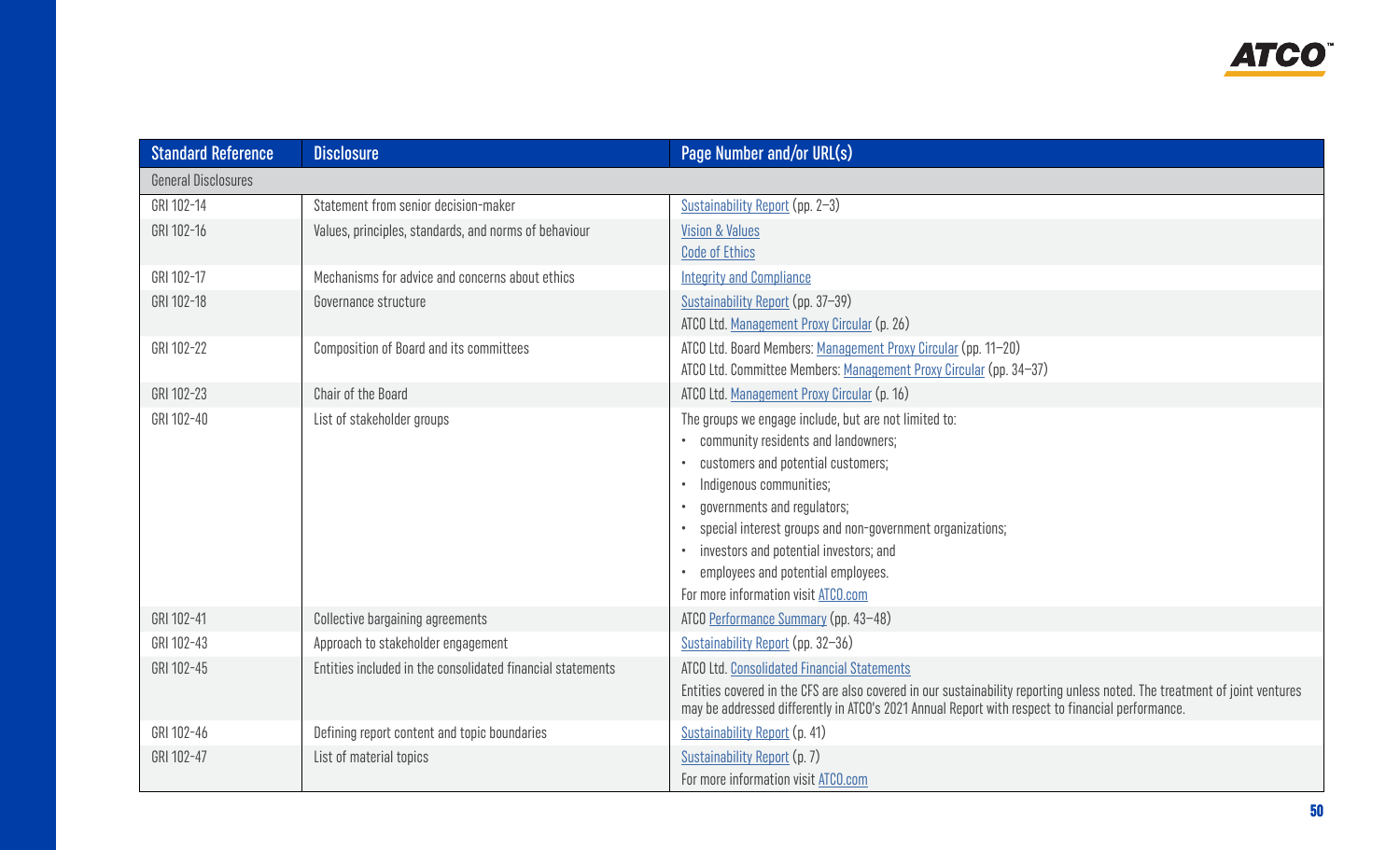| <b>Standard Reference</b>                             | <b>Disclosure</b>                                        | Page Number and/or URL(s)                                                                                                                                                                                                                                                                                                                                                                                                          |
|-------------------------------------------------------|----------------------------------------------------------|------------------------------------------------------------------------------------------------------------------------------------------------------------------------------------------------------------------------------------------------------------------------------------------------------------------------------------------------------------------------------------------------------------------------------------|
| <b>General Disclosures</b>                            |                                                          |                                                                                                                                                                                                                                                                                                                                                                                                                                    |
| GRI 102-48                                            | Restatements of information                              | ATCO Performance Summary (pp. 43-48)                                                                                                                                                                                                                                                                                                                                                                                               |
| GRI 102-49                                            | Changes in reporting                                     | ATCO Performance Summary (pp. 43-48)                                                                                                                                                                                                                                                                                                                                                                                               |
| GRI 102-50                                            | Reporting period                                         | January 1-December 31, 2021                                                                                                                                                                                                                                                                                                                                                                                                        |
| GRI 102-51                                            | Date of most recent report                               | Our 2021 Sustainability Report was released in April 2022                                                                                                                                                                                                                                                                                                                                                                          |
| GRI 102-52                                            | Reporting cycle                                          | Annual                                                                                                                                                                                                                                                                                                                                                                                                                             |
| GRI 102-53                                            | Contact point for questions regarding the report         | sustainability@atco.com                                                                                                                                                                                                                                                                                                                                                                                                            |
| GRI 102-54                                            | Claims of reporting in accordance with the GRI Standards | ATCO's Sustainability Report references the specific GRI Standards listed in this document.                                                                                                                                                                                                                                                                                                                                        |
| GRI 102-55                                            | GRI content index                                        | <b>Sustainability Framework Reference</b>                                                                                                                                                                                                                                                                                                                                                                                          |
| GRI 102-56                                            | External assurance                                       | Senior management and relevant staff have reviewed all information and believe it is an accurate representation of our<br>performance. We undertook a variety of internal and external review activities on information presented in the 2021<br>Sustainability Report and associated disclosures. However, third-party assurance has not been conducted. In 2022, we will<br>start the process of external third-party assurance. |
| <b>Material Topics</b>                                |                                                          |                                                                                                                                                                                                                                                                                                                                                                                                                                    |
| <b>Energy Transition</b>                              |                                                          |                                                                                                                                                                                                                                                                                                                                                                                                                                    |
| GRI 103                                               | Management Approach                                      | Sustainability Report (pp. 11-15)                                                                                                                                                                                                                                                                                                                                                                                                  |
| <b>Company Indicator</b>                              | Spend on new and refurbished infrastructure (\$)         | Sustainability Report (p. 14)                                                                                                                                                                                                                                                                                                                                                                                                      |
| GRI 302-1                                             | Energy consumption within the organization               | ATCO Performance Summary (pp. 43-48)                                                                                                                                                                                                                                                                                                                                                                                               |
| GRI 302-4                                             | Reduction of energy consumption                          | Sustainability Report (pp. 16-20)                                                                                                                                                                                                                                                                                                                                                                                                  |
| <b>Climate Change &amp; Environmental Stewardship</b> |                                                          |                                                                                                                                                                                                                                                                                                                                                                                                                                    |
| GRI 103                                               | Management Approach                                      | Sustainability Report (pp. 16-20)                                                                                                                                                                                                                                                                                                                                                                                                  |
| GRI 305-1                                             | Direct (Scope 1) GHG emissions                           | ATCO Performance Summary (pp. 43-48)                                                                                                                                                                                                                                                                                                                                                                                               |
| GRI 305-2                                             | Energy indirect (Scope 2) GHG emissions                  | ATCO Performance Summary (pp. 43-48)                                                                                                                                                                                                                                                                                                                                                                                               |
| GRI 305-4                                             | GHG emissions intensity                                  | ATCO Performance Summary (pp. 43-48)                                                                                                                                                                                                                                                                                                                                                                                               |
| GRI 306-3                                             | Significant spills                                       | ATCO Performance Summary (pp. 43-48)                                                                                                                                                                                                                                                                                                                                                                                               |
| GRI 307-1                                             | Non-compliance with environmental laws and regulations   | ATCO Performance Summary (pp. 43-48)                                                                                                                                                                                                                                                                                                                                                                                               |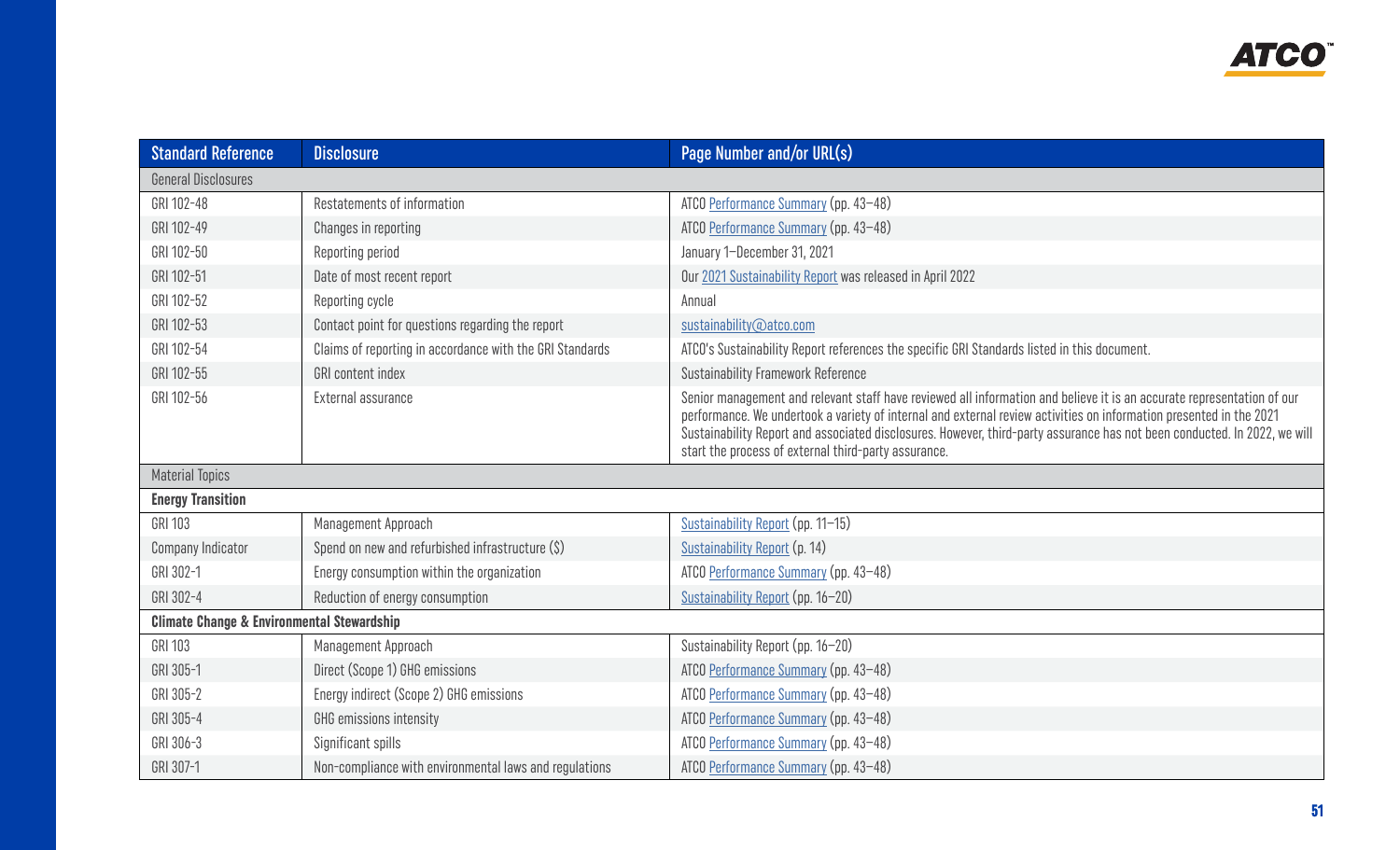| <b>Standard Reference</b>                   | <b>Disclosure</b>                                                            | Page Number and/or URL(s)                                                                                          |
|---------------------------------------------|------------------------------------------------------------------------------|--------------------------------------------------------------------------------------------------------------------|
| <b>Material Topics</b>                      |                                                                              |                                                                                                                    |
| GRI 303-5                                   | Water consumption                                                            | ATCO Performance Summary (pp. 43-48)                                                                               |
| GRI 305-6                                   | Emissions of ozone-depleting substances                                      | ATCO Performance Summary (pp. 43-48)                                                                               |
| GRI 305-7                                   | Nitrogen oxides, sulphur dioxides and other significant air emissions        | ATCO Performance Summary (pp. 43-48)                                                                               |
| GRI 306-2                                   | Waste by type                                                                | ATCO Performance Summary (pp. 43-48)                                                                               |
| People                                      |                                                                              |                                                                                                                    |
| GRI 103                                     | Management Approach                                                          | Sustainability Report (pp. 21-26, 27-31)                                                                           |
| GRI 403-9                                   | Work-related injury rates                                                    | Sustainability Report (p. 29)                                                                                      |
|                                             |                                                                              | ATCO Performance Summary (pp. 43-48)                                                                               |
| GRI 401-1                                   | Employee turnover rate                                                       | ATCO Performance Summary (pp. 43-48)                                                                               |
| GRI 405-1                                   | Diversity of governance bodies and employees                                 | ATCO Ltd. Management Proxy Circular (pp. 30-32)                                                                    |
|                                             |                                                                              | Sustainability Report (pp. 30-31, 38)                                                                              |
|                                             |                                                                              | ATCO Performance Summary (pp. 43-48)                                                                               |
| GRI 406-1                                   | Incidents of discrimination                                                  | ATCO Performance Summary (pp. 43-48)                                                                               |
| GRI 416-2                                   | Non-compliance incidents regarding safety of products and<br>services        | Included as part of 'Number of Regulatory Non-compliance Incidents' in ATCO Performance Summary (pp. 43-48)        |
| GRI 418-1                                   | Customer privacy breaches                                                    | ATCO Performance Summary (pp. 43-48)                                                                               |
| GRI 419-1                                   | Non-compliance with laws and regulations in the social and<br>economic areas | Included as part of 'Number of Regulatory Non-compliance Incidents' in ATCO Performance Summary (pp. 43-48)        |
| <b>Community &amp; Indigenous Relations</b> |                                                                              |                                                                                                                    |
| <b>GRI 103</b>                              | Management Approach                                                          | Sustainability Report (pp. 32-36)                                                                                  |
| GRI 411-1                                   | Incidents of violations involving rights of Indigenous Peoples               | ATCO Performance Summary (pp. 43-48)                                                                               |
| <b>Other Topics Covered</b>                 |                                                                              |                                                                                                                    |
| <b>Economic</b>                             |                                                                              |                                                                                                                    |
| GRI 201-1                                   | Economic value generated and distributed                                     | ATCO Performance Summary (pp. 43-48)                                                                               |
| GRI 201-3                                   | Coverage of defined benefit pension plan obligations                         | ATCO Performance Summary (pp. 43-48)                                                                               |
| GRI 201-4                                   | Financial assistance received from governments                               | Any material financial assistance from governments is reported in the ATCO Ltd. Management's Discussion & Analysis |
| GRI 205-3                                   | <b>Corruption incidents</b>                                                  | ATCO Performance Summary (pp. 43-48)                                                                               |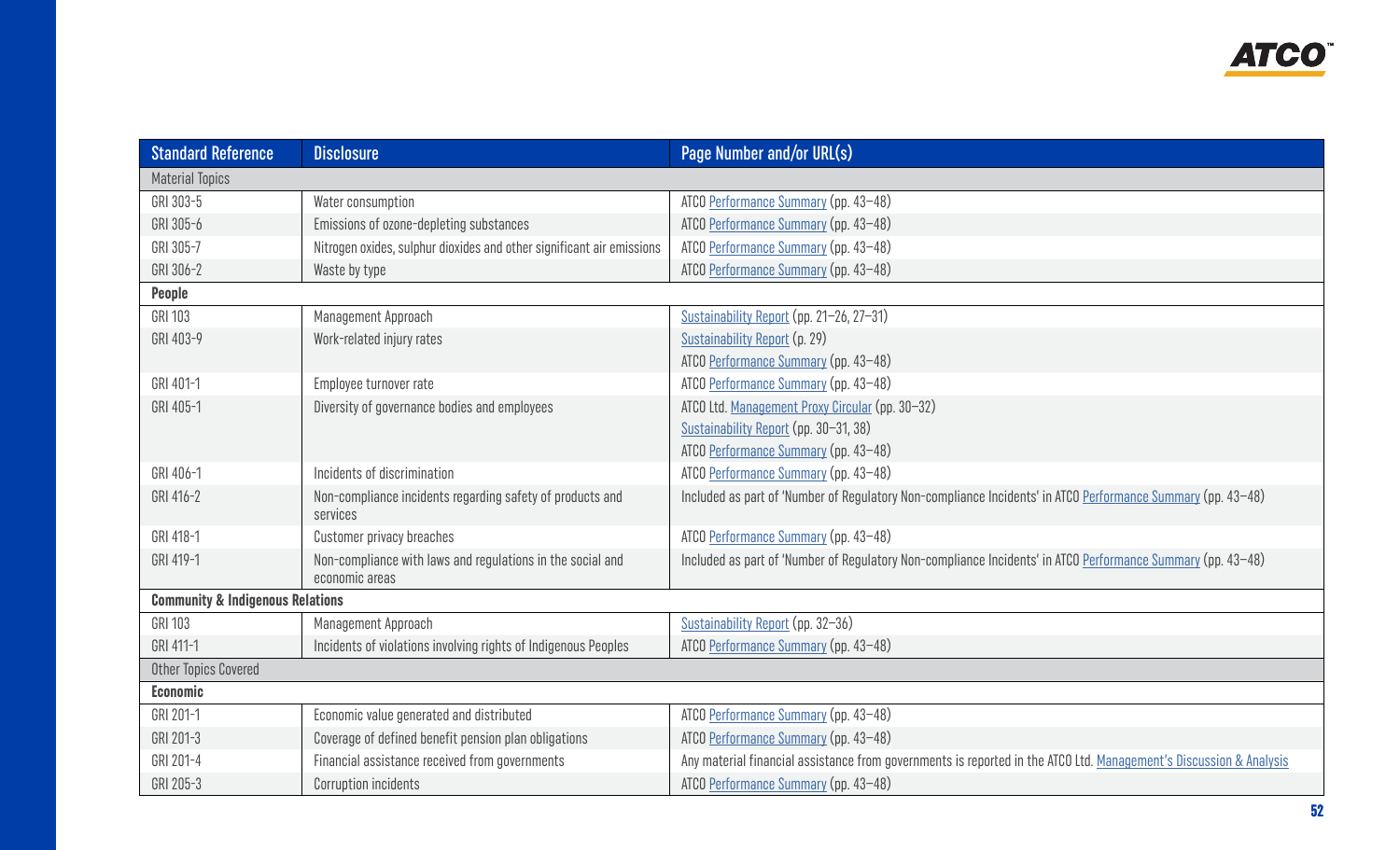## <span id="page-13-0"></span>SASB Aligned Disclosures

The Sustainability Report includes data for ATCO Ltd. (ACO.X, ACO.Y). ATCO's sustainability reporting references SASB as listed below for the Electric Utilities & Power Generators industry and the Gas Utilities & Distributors industry.

| <b>Standard Reference</b> | <b>Disclosure</b>                                                                                                              | Page Number and/or URL(s)                                           |
|---------------------------|--------------------------------------------------------------------------------------------------------------------------------|---------------------------------------------------------------------|
| SASB IF-EU-110a.1         | Direct (Scope 1) GHG emissions                                                                                                 | ATCO Performance Summary (p. 43)                                    |
| SASB IF-EU-110a.3         | Direct (Scope 1) GHG emissions strategy including reduction targets                                                            | Sustainability Report (pp. 8-9, 16-20)                              |
| SASB IF-EU-110a.4         | Renewable portfolio standard (RPS) customers                                                                                   | Not applicable                                                      |
| SASB IF-EU-120a.1         | Nitrogen oxides, sulphur dioxides and other significant air emissions                                                          | ATCO Performance Summary (p. 43)                                    |
| SASB IF-EU-140a.1         | Water consumption                                                                                                              | ATCO Performance Summary (p. 43)                                    |
| SASB IF-EU-150a.1         | Coal combustion residuals (CCR) generated and recycled                                                                         | Not applicable                                                      |
| SASB IF-EU-150a.2         | Coal combustion residuals (CCR) impoundments                                                                                   | Not applicable                                                      |
| SASB IF-EU-240a.4         | Discussion of factors that affect energy affordability                                                                         | Sustainability Report (pp. 10-15)                                   |
| SASB IF-EU-320a.1         | Work-related injury rates                                                                                                      | Sustainability Report (p. 29) &<br>ATCO Performance Summary (p. 44) |
| SASB IF-EU-540a.1         | Nuclear power units                                                                                                            | Not applicable                                                      |
| SASB IF-EU-540a.2         | Nuclear safety                                                                                                                 | Not applicable                                                      |
| SASB IF-EU-550a.2         | System Average Interruption Duration Index (SAIDI), System Average Interruption Frequency Index (SAIFI)                        | Sustainability Report (p. 26) &<br>ATCO Performance Summary (p. 47) |
| SASB IF-EU-000.C          | Length of electricity transmission and distribution lines                                                                      | Sustainability Report (p. 5)                                        |
| SASB IF-GU-240a.4         | Discussion of factors that affect energy affordability                                                                         | Sustainability Report (pp. 10-15)                                   |
| SASB IF-GU-540a.3         | Transmission pipeline in-line inspections                                                                                      | Sustainability Report (p. 24)                                       |
| SASB IF-GU-540a.4         | Description of efforts to manage the integrity of gas delivery infrastructure, including risks related to safety and emissions | Sustainability Report (p. 24)                                       |
| SASB IF-GU-000.C          | Length of gas (1) transmission and (2) distribution pipelines                                                                  | Sustainability Report (pp. 5, 24)                                   |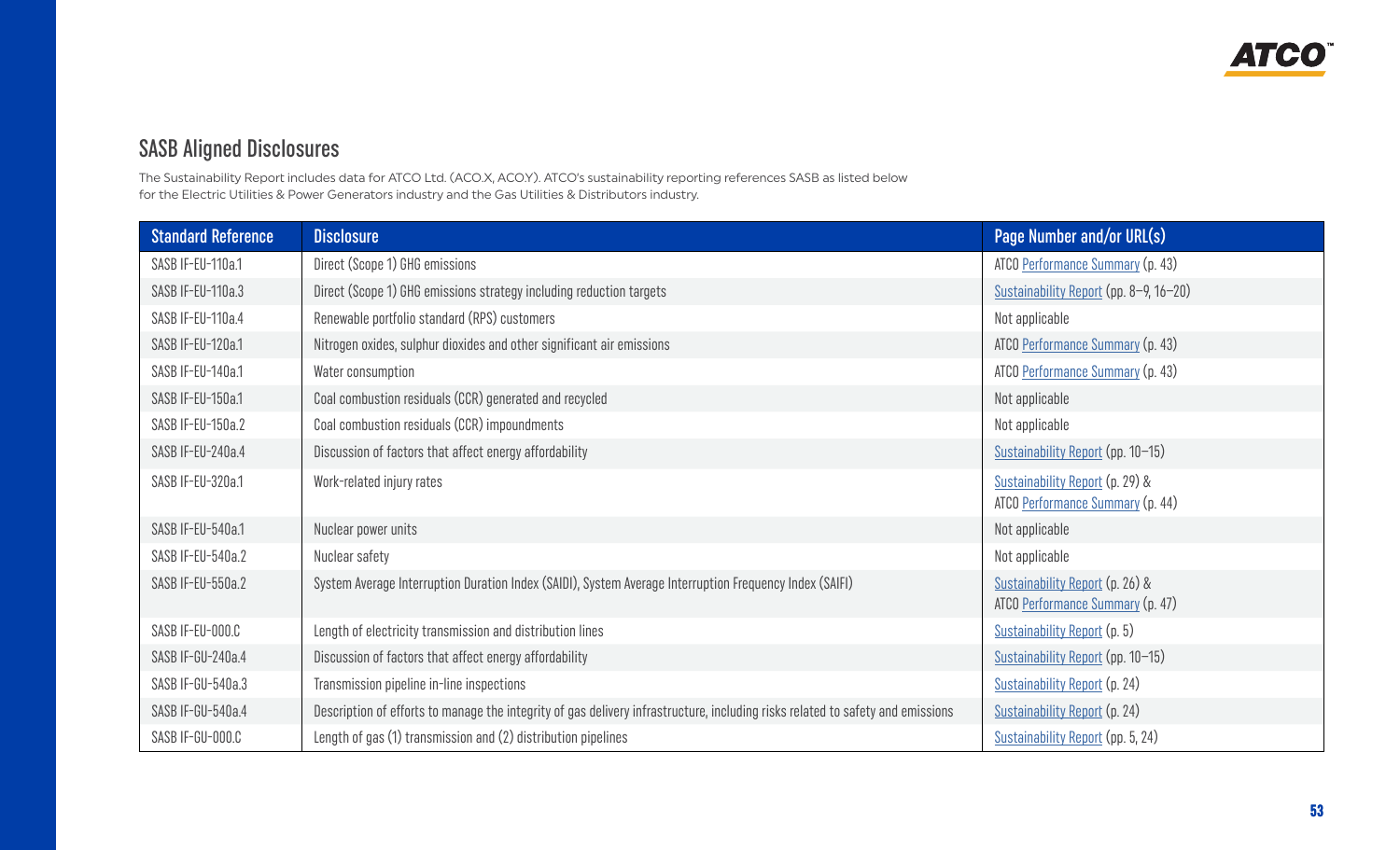## <span id="page-14-0"></span>TCFD Aligned Disclosures

ATCO has always been a proponent of reporting core non-financial information and indicators to provide meaningful, efficient and transparent disclosures in priority areas for customers of our sustainability reporting (i.e. investors, business partners, customers, communities, Indigenous groups, employees, and governments).

In 2021, ATCO expanded alignment to the TCFD recommendations. We have provided available mapping to existing disclosures below, and plan to continue to evolve our external disclosure around climaterelated risks and opportunities in alignment with the TCFD recommendations.

For more information on the TCFD please visit [www.fsb-tcfd.org.](http://www.fsb-tcfd.org/)

| <b>TCFD Recommendations</b>                                                               |                                                                                  | Links to ATCO Information                                                                                                                                                                                                                                                                                                                                                                                                                                                                                                                                        |
|-------------------------------------------------------------------------------------------|----------------------------------------------------------------------------------|------------------------------------------------------------------------------------------------------------------------------------------------------------------------------------------------------------------------------------------------------------------------------------------------------------------------------------------------------------------------------------------------------------------------------------------------------------------------------------------------------------------------------------------------------------------|
| Governance                                                                                |                                                                                  |                                                                                                                                                                                                                                                                                                                                                                                                                                                                                                                                                                  |
| Disclose the organization's governance around<br>climate-related risks and opportunities. | Describe the board's oversight of climate-related<br>risks and opportunities.    | The board and committees of the board provide oversight on material sustainability topics, including climate-<br>related risks and opportunities. Our Sustainability Report (pp. 37-39) describes the board's oversight of<br>climate-related risks and opportunities, as well as the roles and responsibilities of the board committees. The<br>Management Proxy Circular (pp. 26–34) provides more information on our overall approach to governance. The<br>board fully endorses our strategic 2030 ESG Targets and commitment to net-zero emissions by 2050. |
|                                                                                           | Describe management's role in assessing and<br>managing risks and opportunities. | Management assesses material climate-related risks and opportunities to determine the best course of<br>action. Our Sustainability Report (pp. 37-39) describes management's role in assessing and managing<br>climate-related risks and opportunities. The Management Proxy Circular (pp. 26-34) provides more<br>information on our overall approach to governance.                                                                                                                                                                                            |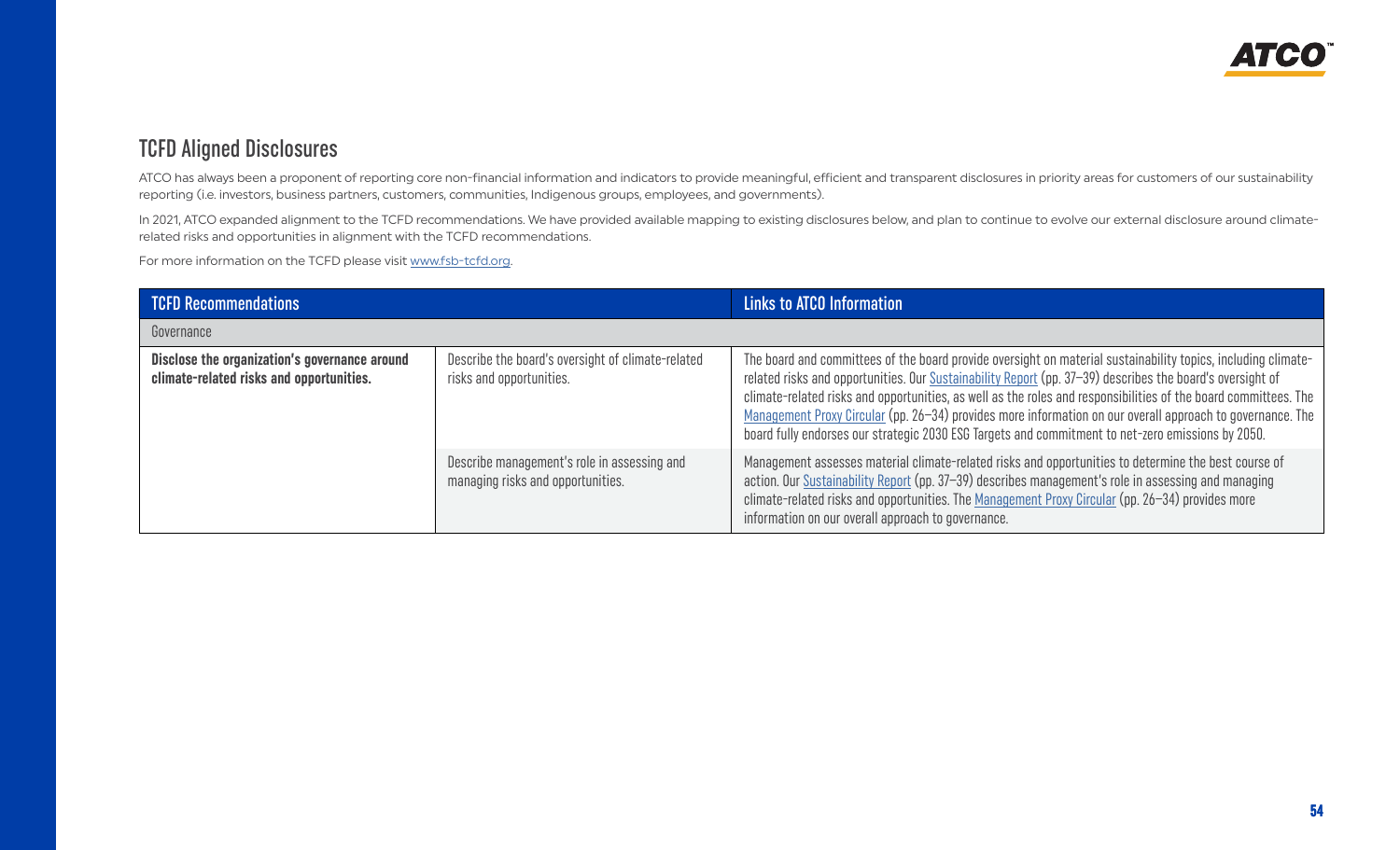| <b>TCFD Recommendations</b>                                                                                                                                                                          |                                                                                                                                                                 | <b>Links to ATCO Information</b>                                                                                                                                                                                                                                                                                                                                                                                                                                                                                                                                                                                 |
|------------------------------------------------------------------------------------------------------------------------------------------------------------------------------------------------------|-----------------------------------------------------------------------------------------------------------------------------------------------------------------|------------------------------------------------------------------------------------------------------------------------------------------------------------------------------------------------------------------------------------------------------------------------------------------------------------------------------------------------------------------------------------------------------------------------------------------------------------------------------------------------------------------------------------------------------------------------------------------------------------------|
| Strategy                                                                                                                                                                                             |                                                                                                                                                                 |                                                                                                                                                                                                                                                                                                                                                                                                                                                                                                                                                                                                                  |
| Disclose the actual and potential impacts of<br>climate-related risks and opportunities on the<br>organization's businesses, strategy, and financial<br>planning where such information is material. | Describe the climate-related risks and opportunities<br>the organization has identified over the short,<br>medium and long term.                                | Our climate-related risks and opportunities include policy/regulatory, market, technology, reputational, and<br>physical risks. The Management's Discussion & Analysis (pp. 5-11), Management's Discussion & Analysis (pp. 44-48),<br>Management's Discussion & Analysis (pp. 61-69) and Sustainability Report (pp. 16-20) describe the material<br>climate-related risks and opportunities we have identified.                                                                                                                                                                                                  |
|                                                                                                                                                                                                      | Describe the impact of climate-related risks and<br>opportunities on the organization's businesses,<br>strategy, and financial planning.                        | Sustainability is interwoven into our businesses, strategy, and planning. Our Sustainability Report (p. 6) provides<br>an overview of how climate-related risks and opportunities are integrated throughout the organization. The<br>Management's Discussion & Analysis (p. 4), Management's Discussion & Analysis (pp. 5-11), Management's<br>Discussion & Analysis (pp. 44-48), Management's Discussion & Analysis (pp. 61-69) and Sustainability Report<br>(pp. 16–20) provide more information on how we incorporate climate-related risks and opportunities into our<br>businesses, strategy, and planning. |
|                                                                                                                                                                                                      | Describe the resilience of the organization's strategy,<br>taking into consideration different climate-related<br>scenarios, including a 2°C or lower scenario. | In 2021 we conducted a significant decarbonization modelling project for our energy businesses, which<br>highlighted the resilience of our business model and strategy to decarbonize. The Management's Discussion<br>& Analysis (pp. 44-48) and Sustainability Report (pp. 16-20) provide more information on our climate-related<br>strategies and resiliency.                                                                                                                                                                                                                                                 |
| <b>Risk Management</b>                                                                                                                                                                               |                                                                                                                                                                 |                                                                                                                                                                                                                                                                                                                                                                                                                                                                                                                                                                                                                  |
| Disclose how the organization identifies,<br>assesses, and manages climate-related risks.                                                                                                            | Describe the organization's processes for identifying<br>and assessing climate-related risks.                                                                   | Our enterprise risk management process allows us to identify and assess risks by both severity of impact and<br>probability of occurrence, including climate-related risks. The Management's Discussion & Analysis (pp. 44-48),<br>Management's Discussion & Analysis (pp. 61-69), Sustainability Report (pp. 16-20) and the Sustainability<br>Report (pp. 37-39) provide more information on how we identify and assess climate-related risks.                                                                                                                                                                  |
|                                                                                                                                                                                                      | Describe the organization's processes for managing<br>climate-related risks.                                                                                    | Our enterprise risk management process allows us to identify and assess risks by both severity of impact and<br>probability of occurrence, including climate-related risks. The Management's Discussion & Analysis (pp. 44-48),<br>Management's Discussion & Analysis (pp. 61–69), Sustainability Report (pp. 16–20) and the Sustainability<br>Report (pp. 37–39) provide more information on how we manage climate-related risks.                                                                                                                                                                               |
|                                                                                                                                                                                                      | Describe how processes for identifying, assessing,<br>and managing climate-related risks are integrated<br>into the organization's overall risk management.     | Our enterprise risk management process allows us to identify and assess risks by both severity of impact and<br>probability of occurrence, including climate-related risks. The Management's Discussion & Analysis (pp. 44-48),<br>Management's Discussion & Analysis (pp. 61-69), Sustainability Report (pp. 16-20) and the Sustainability<br>Report (pp. 37-39) provide more information on how identifying, assessing, and managing climate-related<br>risks are integrated into our overall risk management processes.                                                                                       |